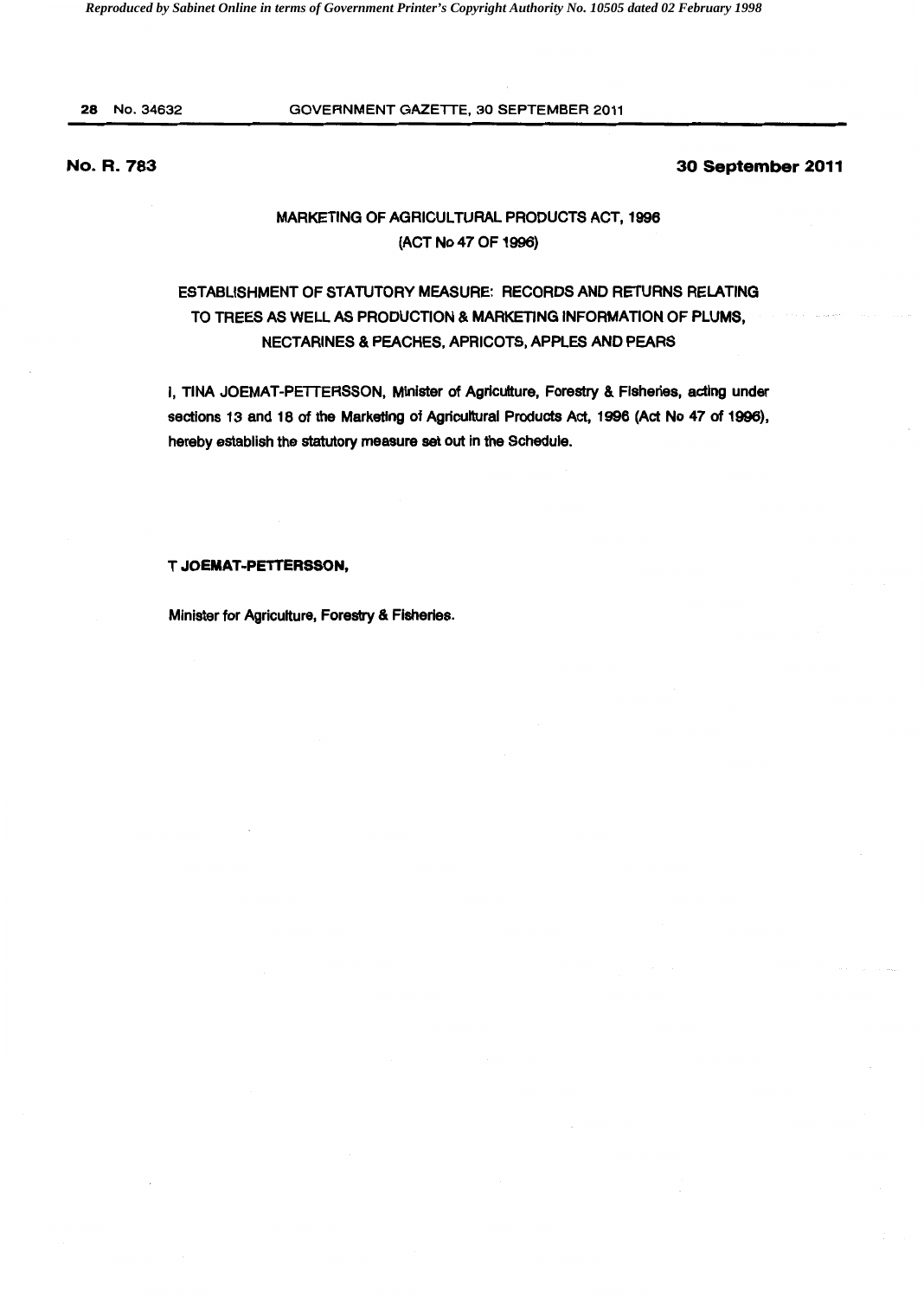#### STAATSKOERANT, 30 SEPTEMBER 2011 No. 34632 29

#### **SCHEDULE**

### **Definitions**

1. In this Schedule any word or expression to which a meaning has been assigned in the Act shall have that meaning, and unless the context otherwise indicates -

"Exporter" means a person who trade stone fruit and pome fruit for export for his own account, or acts as an agent on a commission basis on behalf of producers;

"Importer" means a person or trader who imports plums, peaches & nectarines, apricots, apples and pears for fresh consumption for sale on the domestic market.

"Municipal Markef' means the national fresh produce markets as defined from time to time;

"Pome Fruit Producer" means a producer of apples and pears intended for fresh pome fruit exports and/or domestic fresh consumption, as well as apples for apple juice concentrate;

"Processor" means an apple juice concentrate manufacturer;

"Retailer" means a person who trades with fresh stone fruit and/or pome fruit on a retail level on the domestic market;

"Stone Fruit Producer" means a producer of plums, peaches, nectarines and apricots intended for fresh stone fruit exports and/or domestic fresh consumption;

"Trees" means trees intended for the production of apples, pears, plums, peaches, nectarines and apricots; and

A person shall have a choice to register as either a producer or an exporter or an importer. A person who is a producer as well as an exporter or importer must register as a producer and as an exporter or importer.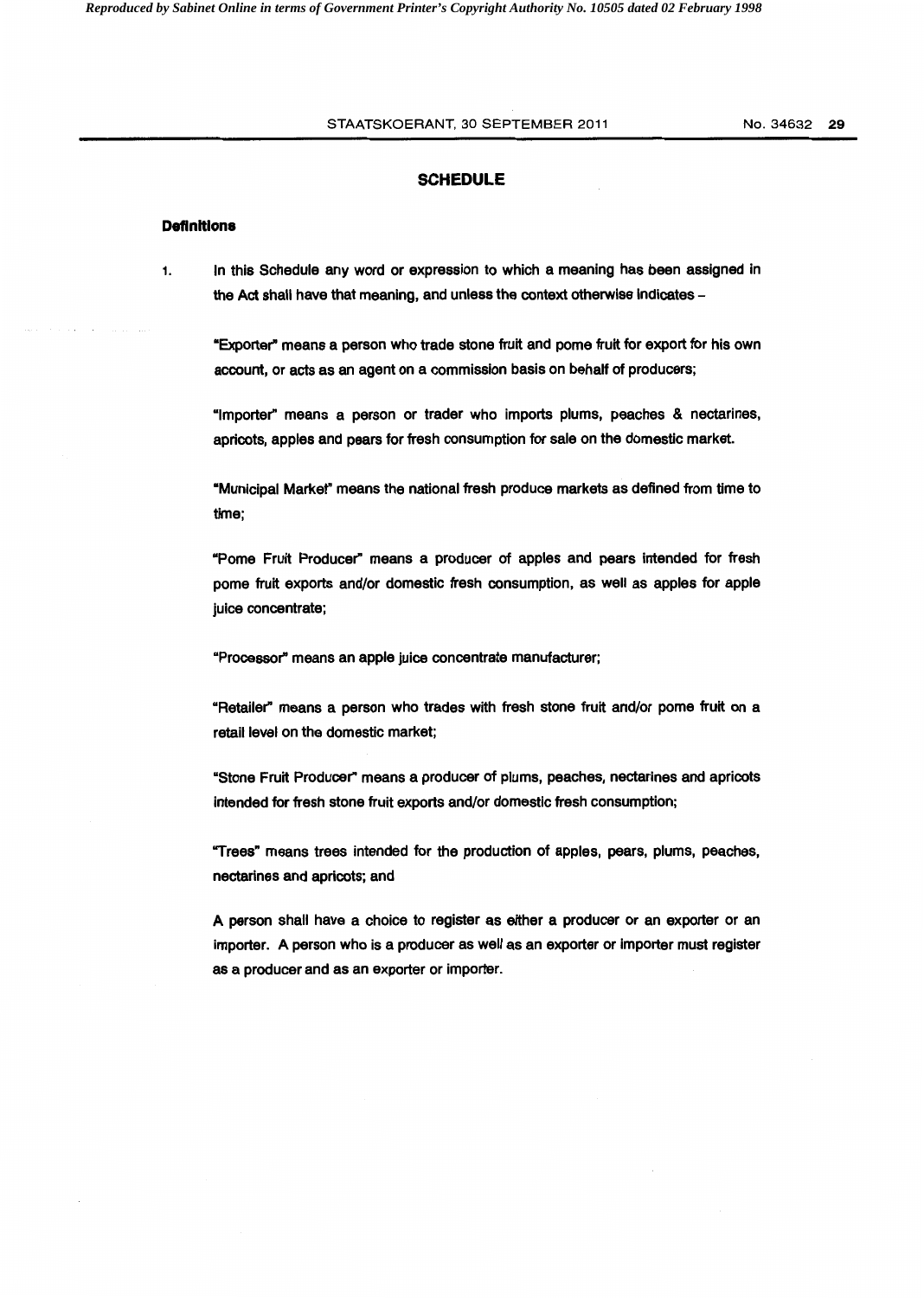### 30 No. 34632 GOVERNMENT GAZETTE, 30 SEPTEMBER 2011

## Purpose and alma of statutory measure and the relation thereof to the objectlvea of the Act

2. The purpose and aims of the statutory measure is to compel the parties set out herein to keep records and render returns to HORTGRO<sup>SERVICES</sup>. Registration is necessary to ensure that continuous, timeous and accurate information relating to the products as defined, is available to all role players. Market information is deemed essential for all role players In order for them to make informed decisions. By prescribing the keeping of records with the rendering of returns on an Individual basis, market and production Information for the pome fruit and the stone fruit Industry can be processed and disseminated.

The establishment of the measure should assist in promoting the efficiency of the marketing of products. The viability of the pome fruit and atone fruit Industry should thus be enhanced. The measure will not be detrimental to the number of employment opportunltlea or fair labour practice. Any Information obtained will be dealt with In a confidential manner and no sensitive or potentially sensitive client-specific information will be made available to any party without the prior approval of the party whose rights are affected.

The measure will be administered by HORTGRO<sup>SERVICES</sup>, a company established in terms of the Companies Act (as amended), 1973 (Act 61 of 1973). HORTGRO<sup>SERVICES</sup> will Implement and administer the measure as set out In the Schedule within DFPT Finance, a company incorporated under section 21 of the Companies Act (as amended), 1973 (Act 61 of 1973).

#### Products to which statutory measure applies.

3. This statutory measure shall apply to apples, pears, plums, peaches, nectarines and apricots intended for fresh domestic consumption and/or export and/or Import and apples intended for processing of juice concentrate.

#### Area In which measure shall apply

4. This measure shall apply in the geographical area of the Republic of South Africa.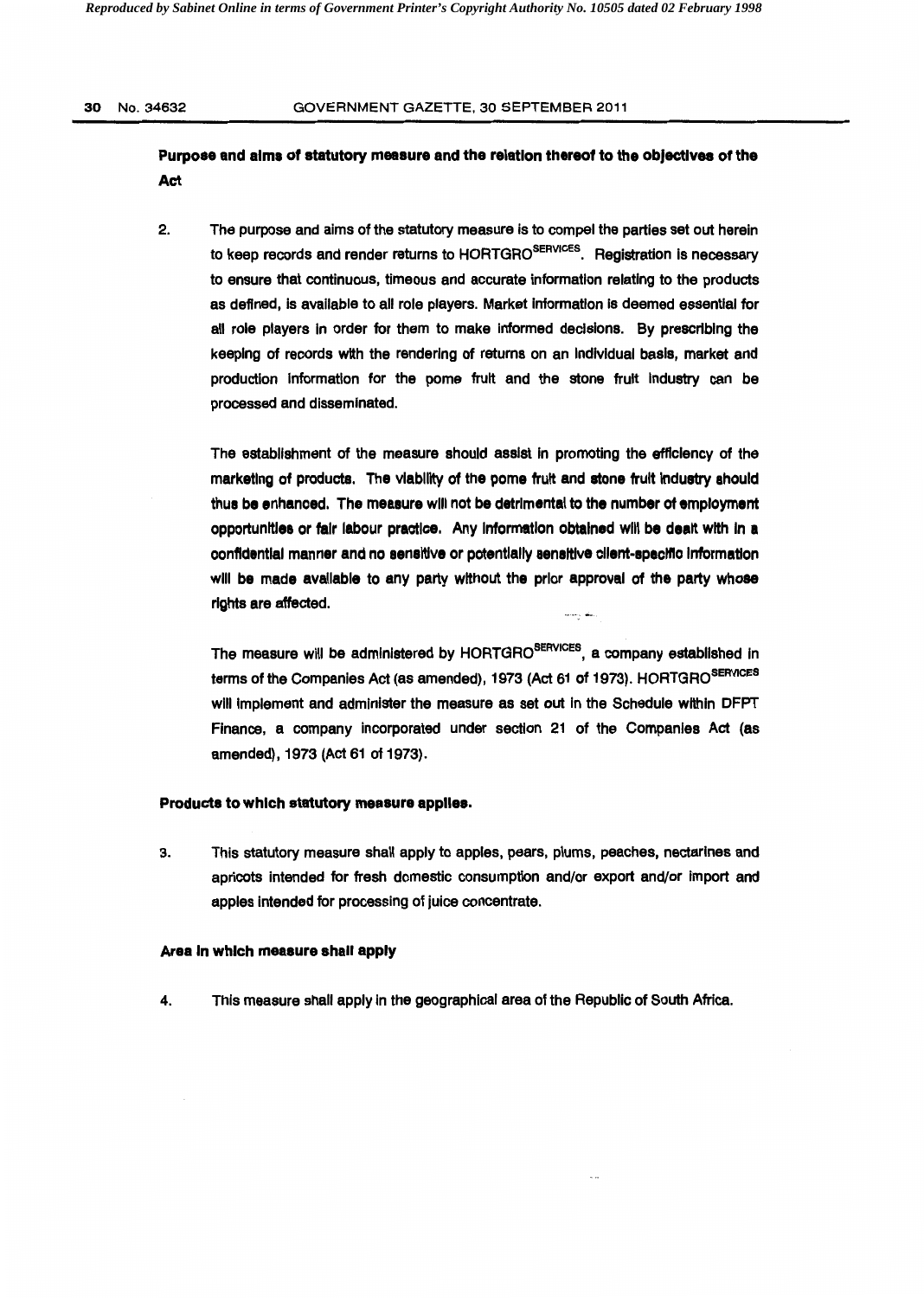#### STAATSKOERANT, 30 SEPTEMBER 2011 No. 34632 31

#### **Records to be kept and returns to be rendered**

- 5. (1 A) All producers, exporters, importers, traders and processors of apples, pears, plums, peaches, nectarines and apricots shall keep such records and render the returns as may be required by HORTGRO<sup>SERVICES</sup> relating to:
	- (a) trees surveys;
	- (b) the volume of apples, pears, plums, peaches, nectarines and apricots destined for domestic fresh consumption and/or export and/or import; and
	- (c) the volume of apples destined for processing of juice concentrate.
	- (1B) No records or returns shall be required in terms of this measure which disclose confidential information of a marketing nature, and in particular, no returns disclosing, inter alia, contracting parties; purchasers of fruit; prices of services or the prices obtained for fruit, or any similar information, shall be required to be furnished.
	- (2) The National Department of Agriculture or its asignee shall render a copy of all export certificates or furnish the information required by HORTGRO<sup>SERVICES</sup> contained in such certificates within the period specified in subclause (4)
	- (3) The records referred to in subclause  $(1)$  shall -
		- (a) be recorded on a computer or with ink in a book;
		- (b) be kept at the registered premises of the person required to keep it for a period of at least three years.
	- (4) The returns referred to in subclause (1) shall be rendered on forms obtainable free of charge for this purpose from HORTGRO<sup>SERVICES</sup> within 15 days after the end of the month in which the returns have been requested.
		- (a) be submitted, when forwarded by post, to  $-$

HORTGROSERVICES PO Box 163 PAARL 7620